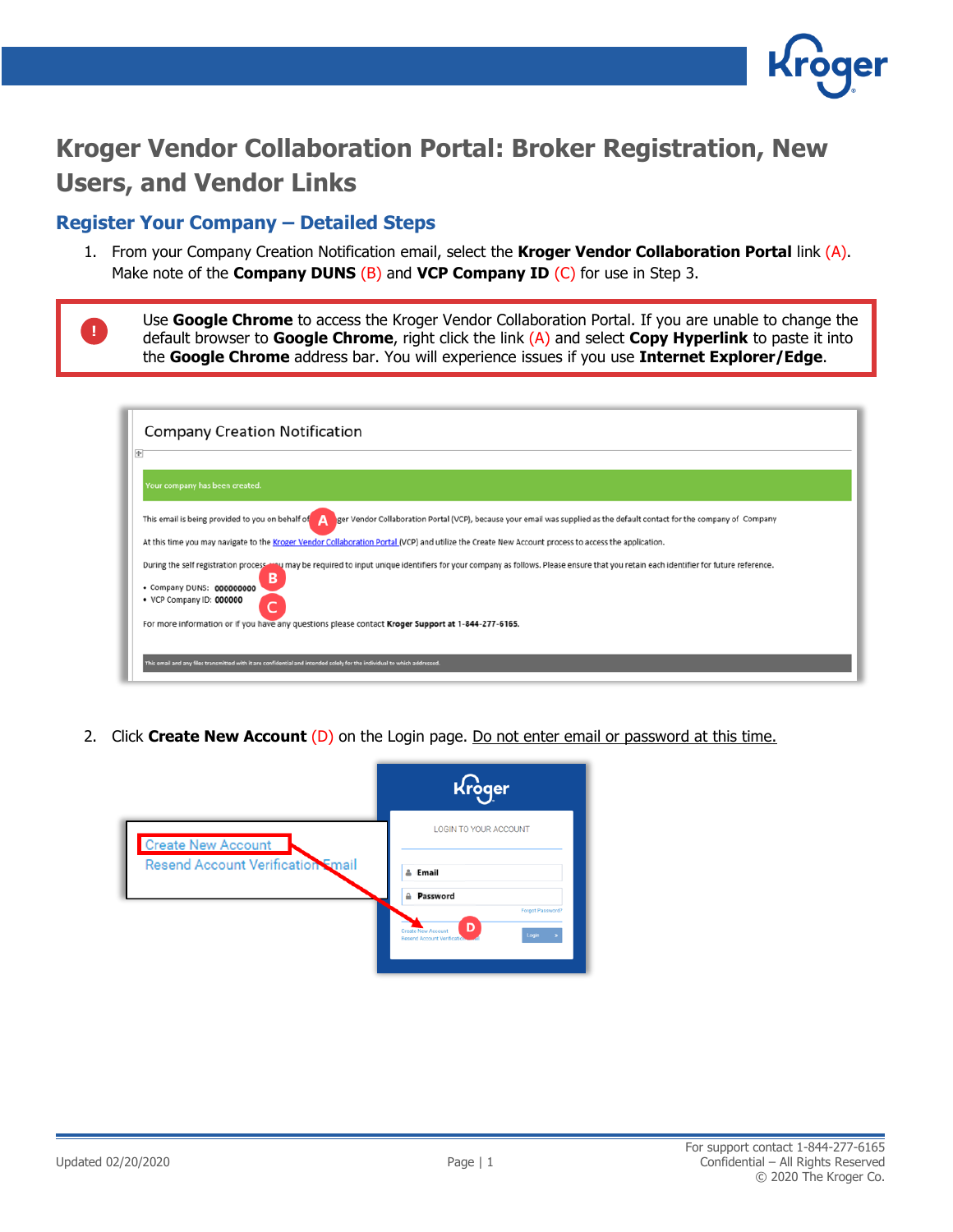

- 3. Complete all fields on the Account Creation page:
	- o **Role** Select Broker or Vendor (E)
	- o Your **First Name** (F)
	- o Your **Last Name** (G)
	- o Your **Email** address (H)
	- o **Company DUNS** (I)
	- o VCP **Company Supplier Hub ID** (J)
- **Note:** For Company DUNS and VCP Company Supplier Hub ID, refer to your Company Creation Notification email. (For reference see step 1, (B) (C).)
- 4. Click **Next** (K).

|                         | Kroger                                                                                                                                                                           |
|-------------------------|----------------------------------------------------------------------------------------------------------------------------------------------------------------------------------|
|                         | <b>ACCOUNT CREATION</b><br>Please provide all details below. Upon submission the details will be<br>validated and an account validation email will be provided upon<br>approval. |
| E<br>$F$ $G$            | Role<br><b>First Name</b>                                                                                                                                                        |
| $\overline{\mathbf{H}}$ | <b>Last Name</b><br>Email                                                                                                                                                        |
|                         | <b>Company DUNS</b><br>Company Supplier Hub ID                                                                                                                                   |
| Ĵ                       | Next<br>Already have an account?                                                                                                                                                 |
|                         |                                                                                                                                                                                  |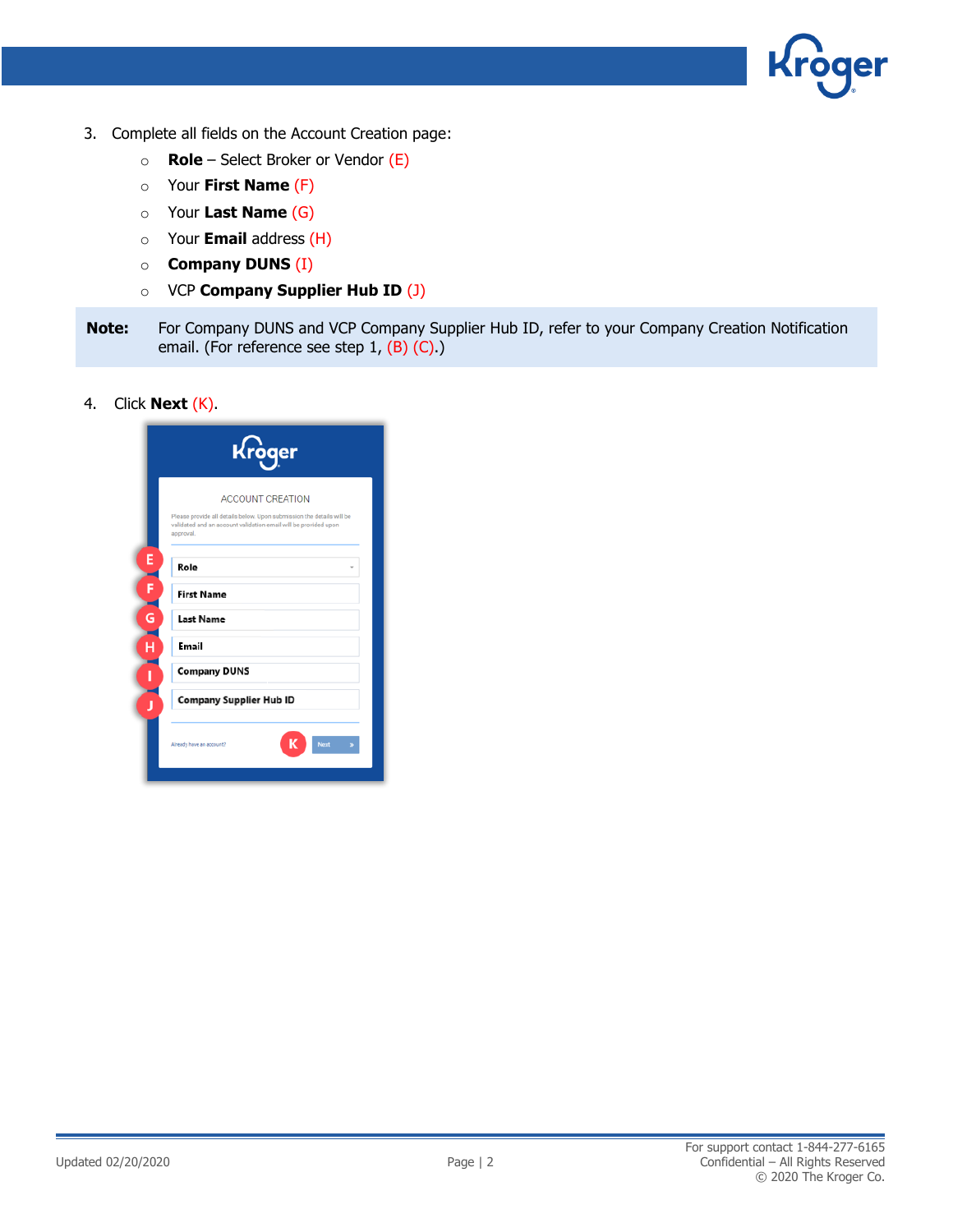5. Check your email for an auto-generated "Verification Required" message. Click the **hyperlink** (L) to verify your email address and activate the account.



**Note:** This verification link will only be valid for 15 minutes. If the link is expired, click the **Resend Account Verification Email** option on the login screen.

- 6. Complete the fields on the Account Security page:
	- o **Password** (M) Password requirements:
		- o Use 8 or more characters
		- o Password is case sensitive
		- $\circ$  Minimum of 1 letter
		- o Minimum of 1 number
		- $\circ$  Minimum of 1 symbol: !,  $\omega$ , #, \$, %, ^, &, \*, or ?
	- o **Confirm Password:** (N) retype password.
	- o **Security Question:** (O) Choose a security question from the drop-down menu.
	- o **Security Question Answer:** (P) Type in the answer to your chosen security question.
- 7. Click **Next** (Q).

| <b>ACCOUNT SECURITY</b>                                                 |  |
|-------------------------------------------------------------------------|--|
| Please provide a new password and security question for your<br>account |  |
| Password                                                                |  |
| I Use 8 or more characters with a mix of letters, numbers & symbols.    |  |
| <b>Confirm Password</b>                                                 |  |
| <b>Security Question</b>                                                |  |
| <b>Security Question Answer</b>                                         |  |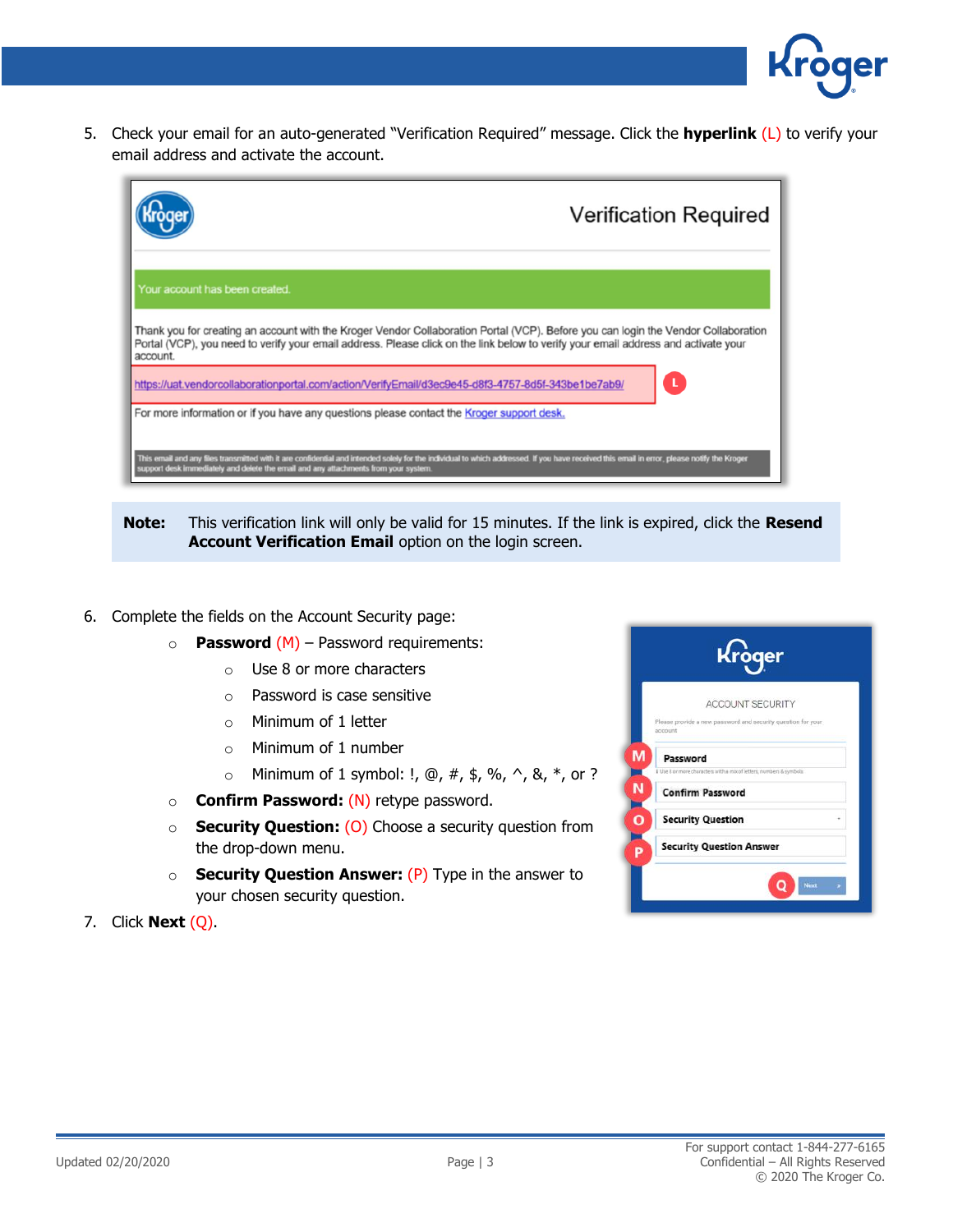

8. Enter your **Email** (R) and **Password** (S) on the Login to Your Account page then click **Login** (T).



9. To verify company information, select **My Company** (U) from the User Profile drop-down menu.



10. The information displayed on the right side of the Company page (grayed out) integrates to VCP from the Kroger Supplier Hub (KSH). This information can **ONLY** be changed from the KSH.

|                                                                                              | <b>GER Company Concel</b>                                           |
|----------------------------------------------------------------------------------------------|---------------------------------------------------------------------|
| <b>Associations</b>                                                                          | Company details                                                     |
| Krager UAT - Broker Company 8 (B)                                                            | Knope Ltd. - Broker Company S<br>Name                               |
| <b>Associated Companies</b><br>Add Company                                                   | <b>W.P Campany ID</b><br>$\overline{a}$                             |
|                                                                                              | <b>DOM</b><br>900000007                                             |
| No companies associated.                                                                     | Tupe<br>Broker                                                      |
| <b>Associated Users</b><br>Add their                                                         | <b>Creation Bate</b><br>Pain 1, 2020                                |
|                                                                                              | Default Cantact Email ®<br><b>Интеллеризател</b><br>inartive<br>No. |
| <b>Company</b><br>1 Commedity<br>First Name<br>1 Actions<br>Lost Name                        |                                                                     |
| Kroper UAT - Broker Company B.<br><b>Bhenda</b><br><b>Bone</b><br><b>Mes.</b><br><b>Band</b> | <b>Address</b>                                                      |
| $\mathbf{u}$ .<br>$10 - 1$                                                                   | Address<br><b>Broker Company &amp;</b>                              |
|                                                                                              | San Francisco<br>ON                                                 |
|                                                                                              | United States of America<br>Country                                 |
|                                                                                              | California<br>State                                                 |
|                                                                                              | <b>Postal Code</b><br>14018                                         |
|                                                                                              |                                                                     |
|                                                                                              | <b>GER Company Concel</b>                                           |
|                                                                                              |                                                                     |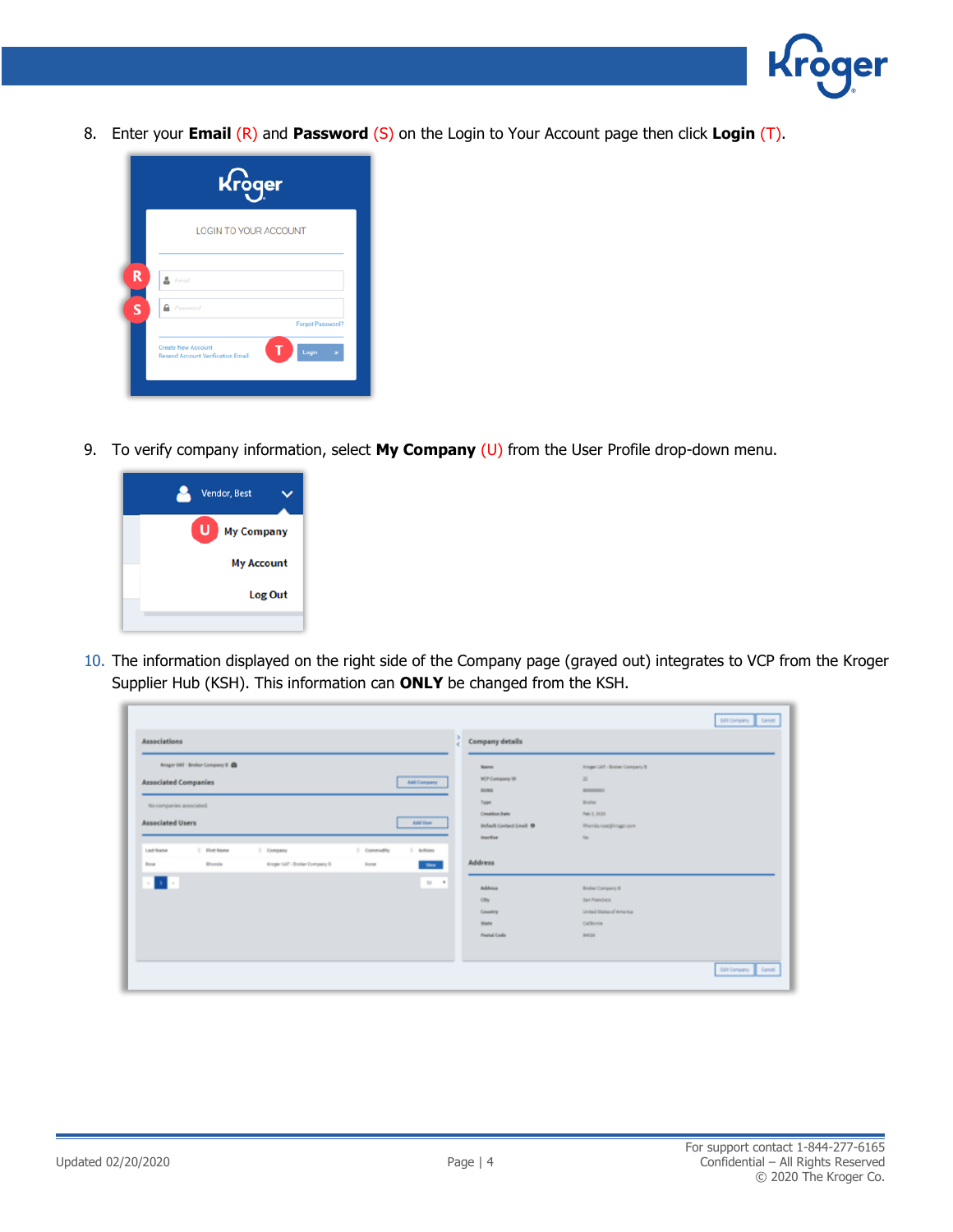

## **Add Users**

1. From the Company Details screen click **Add User** (A).

| <b>Associations</b>                                                                                           |                   |               |   |                               |                       |                             |                     |
|---------------------------------------------------------------------------------------------------------------|-------------------|---------------|---|-------------------------------|-----------------------|-----------------------------|---------------------|
| Kroger UAT - Broker Company B<br>⊟<br>Kroger UAT - Vendor B<br>Kroger UAT - Vendor C<br>Kroger UAT - Vendor D |                   |               |   |                               |                       |                             |                     |
| <b>Associated Companies</b>                                                                                   |                   |               |   |                               |                       |                             | <b>Add Company</b>  |
| <b>Company Name</b>                                                                                           | ê                 | <b>Status</b> | ÷ | Effective Date <sup>2</sup>   | End Date $\triangleq$ | Commodity                   | ÷<br><b>Actions</b> |
| Kroger UAT - Vendor B                                                                                         |                   | Active        |   | $02 - 17 - 2020$              | N/A                   | 216 - NF HAIR CARE PRODUCTS | Actions $\sim$      |
| Kroger UAT - Vendor C                                                                                         |                   | Active        |   | 02-03-2020                    | N/A                   | 636 - DRIED FRUIT           | Actions $\sim$      |
| Kroger UAT - Vendor D                                                                                         |                   | Active        |   | 02-03-2020                    | N/A                   | 085 - COLD CEREAL           | Actions $\sim$      |
|                                                                                                               |                   |               |   |                               |                       |                             | 50<br>▼             |
| <b>Associated Users</b>                                                                                       |                   |               |   |                               |                       | А                           | <b>Add User</b>     |
| <b>Last Name</b><br>÷                                                                                         | <b>First Name</b> |               | ÷ | Company                       | ÷                     | Commodity                   | <b>Actions</b>      |
| <b>Broker</b>                                                                                                 | Sam               |               |   | Kroger UAT - Broker Company B |                       | Multiple(3)                 | <b>View</b>         |
| <b>Broker</b>                                                                                                 | Brenda            |               |   | Kroger UAT - Broker Company B |                       | 216 - NF HAIR CARE PRODUCTS | <b>View</b>         |

2. In the User Association - Search window, enter a username and click the **Search** (B) icon.

**Note:** You must search for a username prior to adding a new one to prevent creating duplicates. Only users matching the search criteria are displayed.

3. If the user does not appear, click the **Create User** (C) link.

| User Association - Search | B           |
|---------------------------|-------------|
| Jane                      |             |
|                           | Create User |
| No user found.            |             |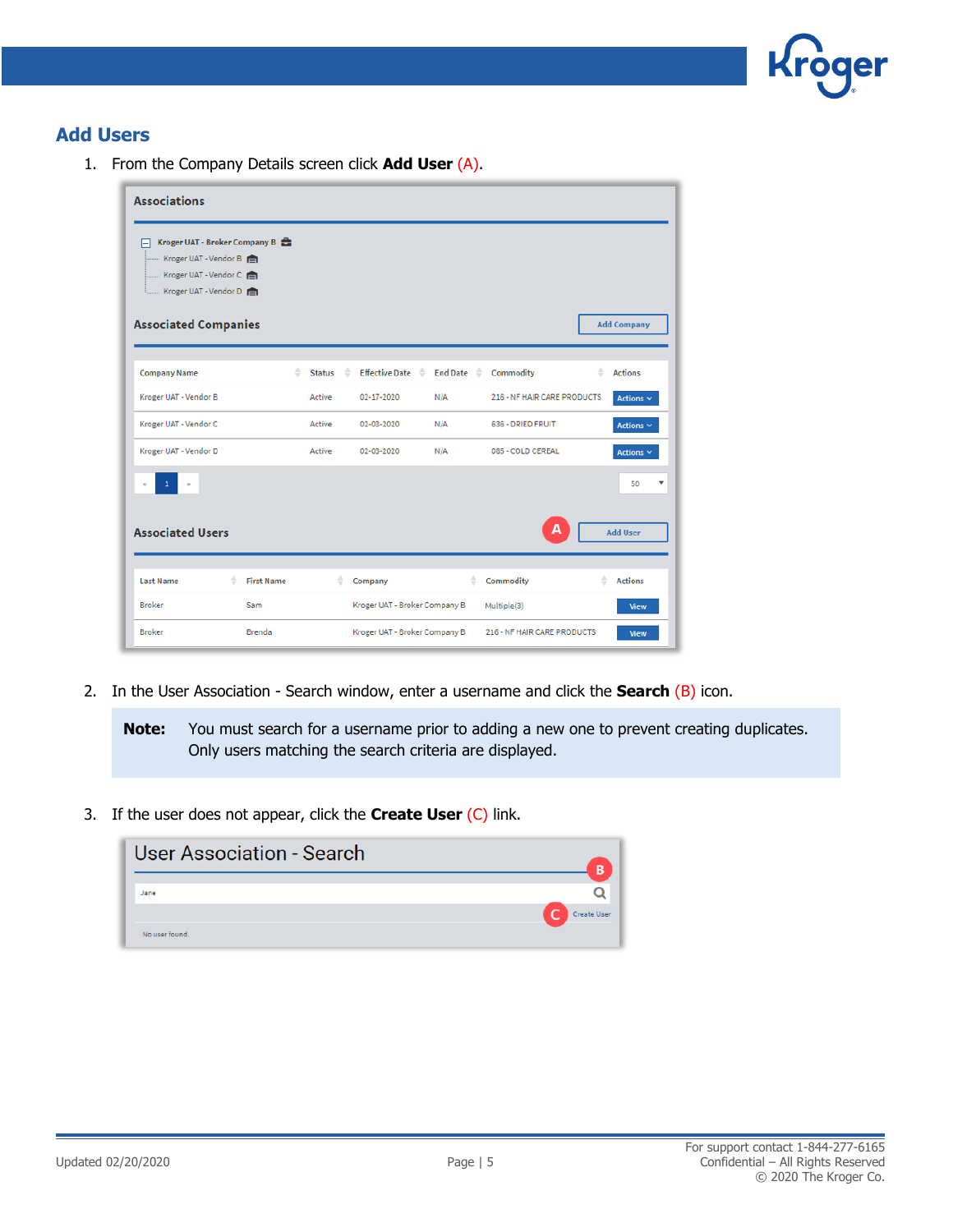

4. Complete all fields on the Add User screen and click **Submit** (E).

| <b>User Details</b>        |                                    |
|----------------------------|------------------------------------|
| First Name *               |                                    |
| Last Name *                |                                    |
| Role <sup>*</sup>          | Broker                             |
| Permissions <sup>*</sup>   | D<br>All $(4)$ $\star$             |
| Inactive                   |                                    |
| <b>Contact Information</b> |                                    |
| Email Address <sup>*</sup> |                                    |
| <b>Office Number</b>       | College and                        |
| <b>Mobile Number</b>       | $\cup \ldots$                      |
| <b>Company Information</b> |                                    |
| Company *                  | Kroger UAT - Broker Company B<br>٠ |
| VCP Company ID             | 22                                 |
| <b>DUNS</b>                | Ε<br>999999933                     |
|                            | Cancel <b>D</b> Submit             |

| Note: | Selecting <b>Permissions</b> type $(D)$ is required. The permission types are as follows:                                                                                               |
|-------|-----------------------------------------------------------------------------------------------------------------------------------------------------------------------------------------|
|       | <b>Proposal Creation</b>                                                                                                                                                                |
|       | User can initiate the proposal. If a user does not have this permission the proposal creation<br>button and menu items will be hidden from the user.                                    |
|       | The user will initiate the proposal creation process from the left menu, by selecting the Event<br>$\bullet$<br>Details, and as an action for other areas of the application.           |
|       | Proposal Submission                                                                                                                                                                     |
|       | Required to submit proposals for review. If no proposal permission, then the submission<br>button from the proposal creation process will be hidden. Users can save the proposal draft. |
|       | Broker User Management                                                                                                                                                                  |
|       | Users can create or update broker users, including resetting passwords.                                                                                                                 |
|       |                                                                                                                                                                                         |

- Broker Company Management
	- Provides ability to create and/or update broker companies and to manage associations.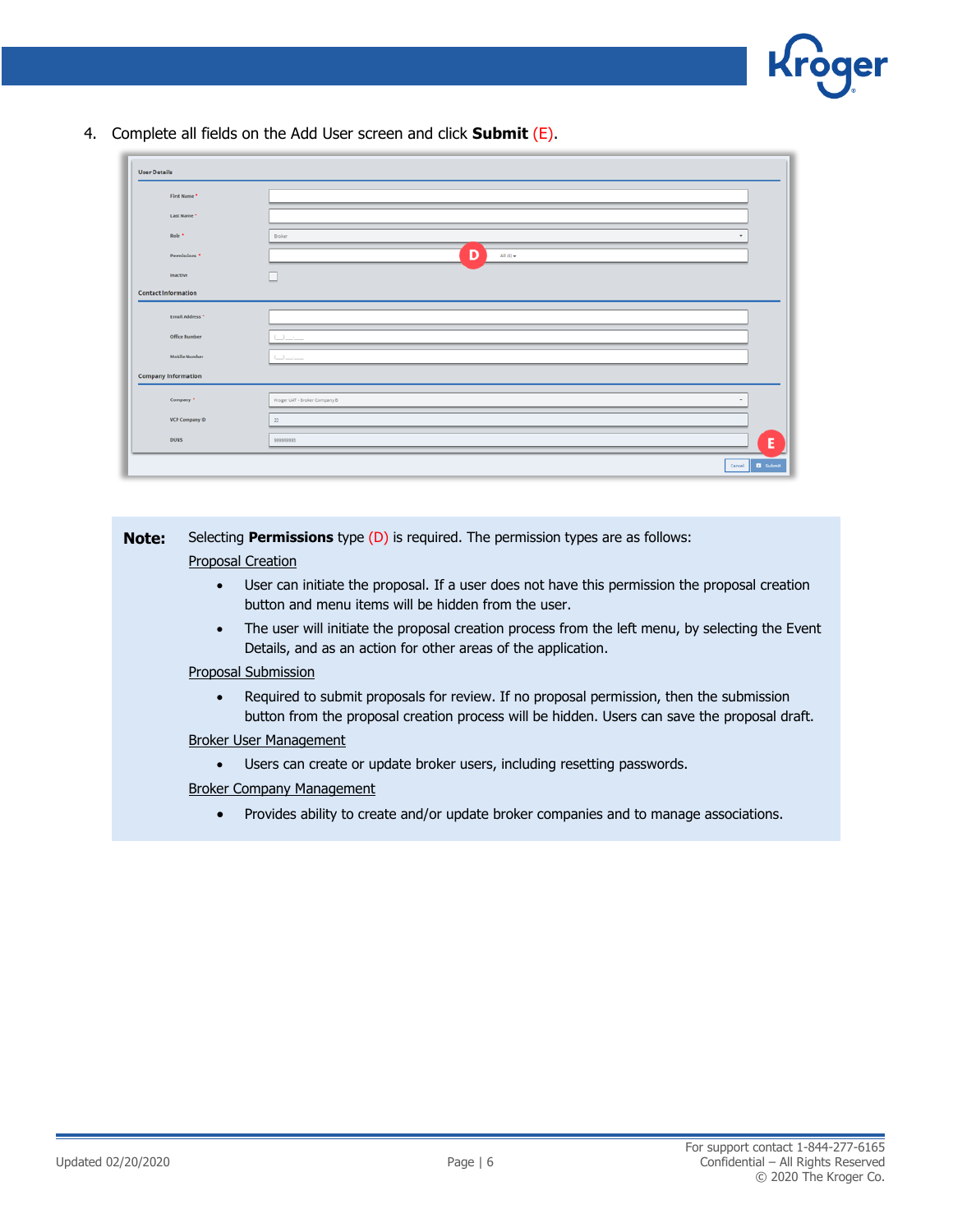

5. New users will appear in the **Associated Users** table. Click **View** (F) to link the new user to vendors.

| <b>Associated Users</b> |                        |                               | <b>Add User</b>                       |
|-------------------------|------------------------|-------------------------------|---------------------------------------|
| <b>Last Name</b>        | <b>First Name</b><br>≞ | ÷<br>Company                  | ô<br><b>Actions</b><br>Commodity<br>۵ |
| <b>Broker</b>           | Sam                    | Kroger UAT - Broker Company B | Multiple(3)<br>View                   |
| <b>Broker</b>           | Brenda                 | Kroger UAT - Broker Company B | 216 - NF HAIR CARE PRODUCTS<br>View   |
| <b>Broker</b>           | Jane                   | Kroger UAT - Broker Company B | None<br>View                          |

6. Click **Add Association** (G) in the Associations section.

| <b>Company Information</b> |                               |  |
|----------------------------|-------------------------------|--|
| Company *                  | Kroger UAT - Broker Company B |  |
| <b>VCP Company ID</b>      | 22                            |  |
| <b>DUNS</b>                | 99999993                      |  |
| <b>Associations</b>        |                               |  |
|                            | G<br><b>O</b> Add Association |  |

- 7. Select a **Vendor** (H) from the drop-down menu.
- 8. Select **Commodities** (I) from the drop-down menu.

| <b>Associations</b>   |                              |
|-----------------------|------------------------------|
| <b>Vendor Company</b> | н<br>Select a vendor company |
| <b>Commodities</b>    |                              |
|                       | <b>Remove Association</b>    |
|                       | <b>O</b> Add Association     |

9. Click Submit (J).

| Associations          |                                         |                           |
|-----------------------|-----------------------------------------|---------------------------|
| <b>Vendor Company</b> | Kroger UAT - Vendor B                   |                           |
| <b>Commodities</b>    | 216-NF HAIR CARE PRODUCTS +             |                           |
|                       | Remove Association<br>O Add Association |                           |
|                       |                                         | Cancel<br><b>D</b> Submit |

10. If needed, repeat steps 6 through 9 to add additional vendors.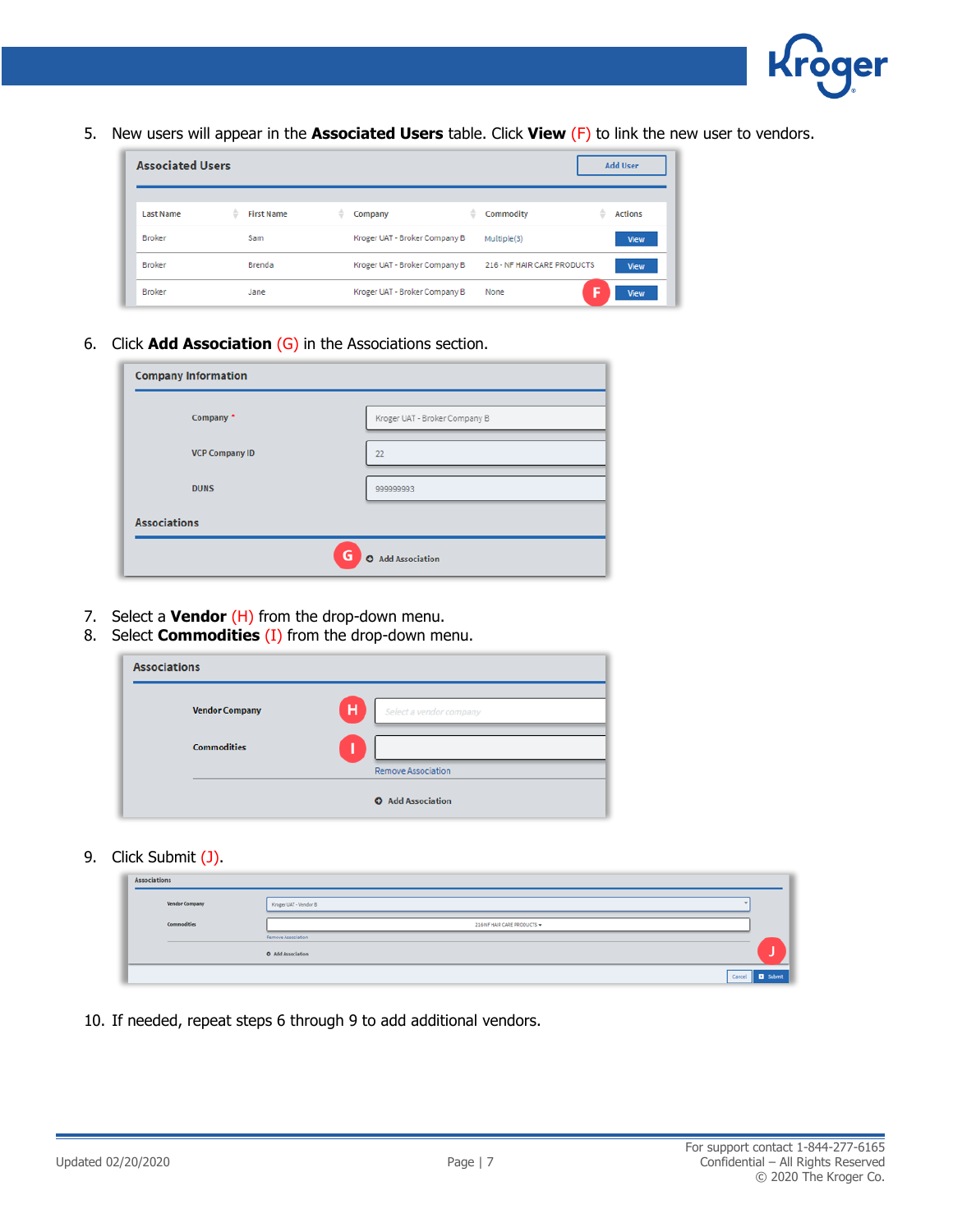

## **Send Request Link to Vendor Companies**

1. From the Company Details screen click **Add Company** (A).

| F.<br>Kroger UAT - Vendor C<br>Kroger UAT - Vendor D | Kroger UAT - Broker Company B |              |                               |                            |                      |                                  |
|------------------------------------------------------|-------------------------------|--------------|-------------------------------|----------------------------|----------------------|----------------------------------|
| <b>Associated Companies</b>                          |                               |              |                               |                            |                      | А<br><b>Add Company</b>          |
| <b>Company Name</b>                                  |                               |              | ô<br><b>Status</b><br>۵       | <b>Effective Date</b><br>÷ | <b>End Date</b><br>÷ | Commodity<br><b>Actions</b><br>۵ |
| Kroger UAT - Vendor C                                |                               |              | Active                        | 02-03-2020                 | N/A                  | 636 - DRIED FRUIT<br>Actions V   |
| Kroger UAT - Vendor D                                |                               |              | Active                        | 02-03-2020                 | N/A                  | 085 - COLD CEREAL<br>Actions V   |
|                                                      |                               |              |                               |                            |                      |                                  |
| 1<br><b>Associated Users</b>                         |                               |              |                               |                            |                      | 50<br>۳<br><b>Add User</b>       |
| <b>Last Name</b>                                     | <b>First Name</b><br>٠        | ÷<br>Company |                               |                            | Commodity<br>٠       | ô<br>Actions                     |
| Rose                                                 | Rhonda                        |              | Kroger UAT - Broker Company B |                            | Multiple(2)          | View                             |

2. Search for an existing company then click **Request Association** (B).

| uat                          |                   |                  |               |                     |              |               |   |                            |
|------------------------------|-------------------|------------------|---------------|---------------------|--------------|---------------|---|----------------------------|
| Company                      | $\triangleq$ Type | ÷<br><b>DUNS</b> | ÷<br>City     | ÷.                  | <b>State</b> | <b>Status</b> | ÷ | <b>Action</b>              |
| Kroger UAT - Vendor E Vendor |                   | 999999995        | Ames          |                     | lowa         | Active        |   | <b>Request Association</b> |
| Kroger UAT - Vendor A Vendor |                   | 999999999        |               | Las Vegas           | Nevada       | Active        | в | <b>Request Association</b> |
| Kroger UAT - Vendor C Vendor |                   | 999999997        |               | <b>LOS ALAMITOS</b> | California   | Active        |   | Associated                 |
| Kroger UAT - Vendor B Vendor |                   | 999999998        | <b>AURORA</b> |                     | Illinois     | Active        |   | <b>Request Association</b> |
| Kroger UAT - Vendor D Vendor |                   | 99999996         | <b>FOWLER</b> |                     | California   | Active        |   | Associated                 |